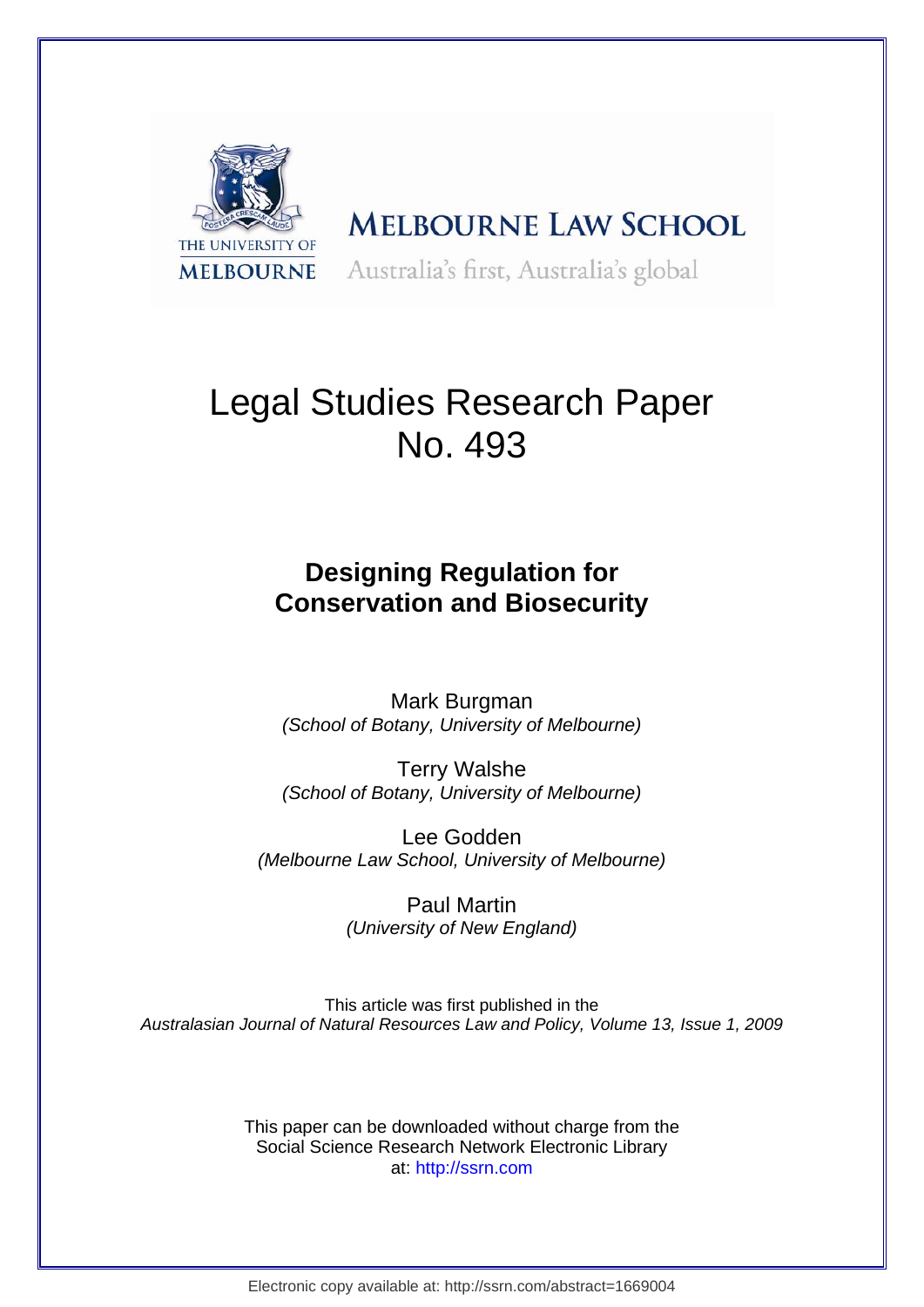### **Designing regulation for conservation and biosecurity**

Mark A Burgman, $^*$  Terry V Walshe,  $^\alpha$  Lee Godden $^\beta\,$  and Paul Martin $^\delta\,$ 

### **Abstract**

1

Much Australian law for the protection of ecological assets has inherited a focus on species and their habitats, reflected in a reliance on taxonomic lists as triggers for action. We argue that an over-reliance on lists may compromise the effectiveness of conservation actions because it overlooks the potential value of managing complete ecological systems. We consider three aspects of environmental law: the control of new threats, particularly invasive plants; the protection of native species and their habitats; and the rehabilitation of damaged ecosystems. We focus principally on federal weed and quarantine legislation, and biodiversity conservation law.

Australian federal threatened species legislation largely reflects international obligations, which focus on the protection of particular species. In quarantine and invasive control law, lists of species are a legacy of this historical focus. The law has struggled to keep pace with the recent emergence of the discipline of conservation biology, which itself has not been effective in communicating uncertainties. We argue that increasing threats from invasive pests, diseases and pathogens, salinity, changed climate and disturbance regimes require new legal responses which should embrace a more cohesive legal framework together with ecosystem thinking that supplements list-based, species-focused legislation.

<span id="page-1-0"></span><sup>∗</sup> BSc (Hons) (UNSW), MSc (Macquarie), PhD (State University of New York), Director of the Australian Centre of Excellence for Risk. Analysis and a Professor in the School of Botany, University of Melbourne. Mark Burgman is a member of the Panel undertaking the 2009 review of the Environment Protection and Biodiversity Conservation Act on behalf of the Australian federal Department of Environment, Water, Heritage and the Arts. This manuscript was completed before the review commenced. It is not derived in any way from the work of the Panel, and does not represent the views of the Panel or its members. We are indebted to David Farrier for comments that improved this manuscript. This work was supported by the Australian Centre of Excellence for Risk Analysis and the Commonwealth Environmental Research Facility for Applied Environmental Decision Analysis.

<span id="page-1-1"></span>α BForSci, PhD (Melbourne), Australian Centre of Excellence for Risk Analysis, Research Fellow, School of Botany, University of Melbourne.

<span id="page-1-2"></span>β BA (Hons) (Melbourne), BLegS (Macquarie), MA (Melbourne), PhD (Griffith), Professor, Faculty of Law, University of Melbourne.

<span id="page-1-3"></span>δ B Juris/LLB. MCom (UNSW), Professor, Australian Centre for Agriculture and Law, University of New England.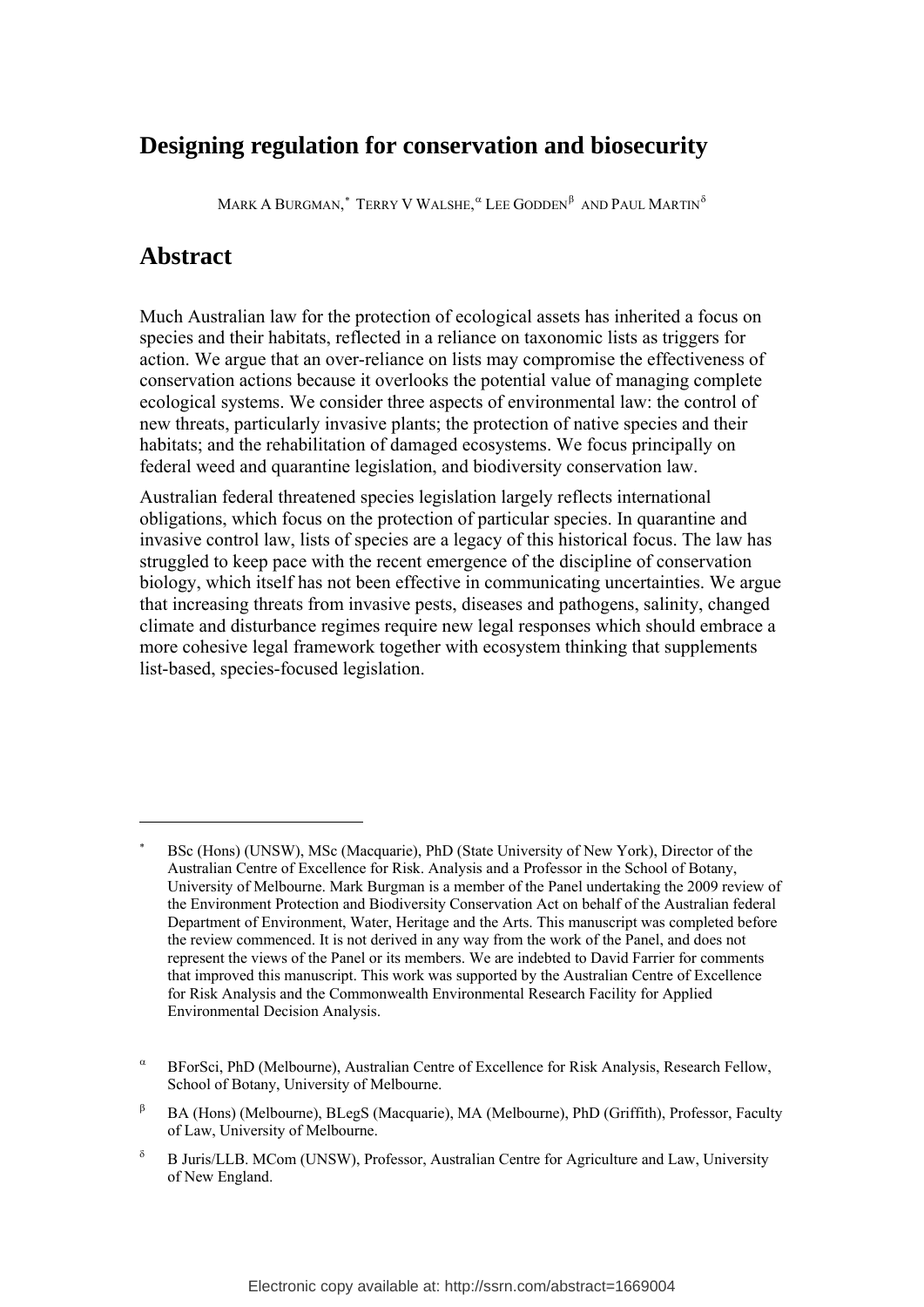#### **Contents**

1

- I Introduction
- II Legislative frameworks
- III Lists of threatened and invasive species
- IV What is at risk with list-based regulation?
- V Invasive species
- VI Scientific bias
- VII Responses to the challenge

#### I INTRODUCTION

Taxonomy and population ecology focus on identifying, describing and understanding the biological elements of the natural world. Systems ecology focuses on the dynamic interactions between these elements and the physical world, and the characteristics of those interactions. These approaches are complementary. Between the mid-1800s and the 1900s, ecology evolved from static, taxonomic descriptions of species and ecological communities to an increased understanding of the evolution, integration and dynamics of ecological systems, and grew in prominence with society's concern with the state of the environment.<sup>[1](#page-2-0)</sup>

Legal institutions have partly mirrored these developments. Initially, environmental legislation focused on the protection of places within which natural elements were found (for example conservation parks and reserves). The first reserves in Australia were proclaimed to protect resources such as timber and water, provide recreation opportunities, and protect and allow for the observation of spectacular natural features. Most were acquired opportunistically.<sup>[2](#page-2-1)</sup> More recently, legislation focused on the protection of species. In contemporary times, environmental protection legislation has begun to encompass concern for ecological systems and processes.

A recent review of Australia's environment legislation<sup>[3](#page-2-2)</sup> highlighted limits to the effectiveness of laws for habitat protection and control of invasive species, as well as significant transaction costs and the potential for inequities in complex systems of regulation. It explored the difference in the design and implementation of the national

<span id="page-2-0"></span><sup>1</sup> C S Holling, 'Resilience and stability of ecological systems' (1973) 4 *Annual Review of Ecology and Systematics* 1; Robert P McIntosh, *The background of ecology: concept and theory*. (1985); Anthony Trewavas, '"A brief history of systems biology" Francois Jacob (1974)' (2006) 18 *The Plant Cell* 2420.

<span id="page-2-1"></span><sup>2</sup> H F Recher and L Lim, 'A review of current ideas of the extinction, conservation and management of Australia's terrestrial vertebrate fauna' in D A Saunders, A J M Hopkins and R A How (eds), *Australian ecosystems: 200 years of utilisation, degradation and reconstruction* vol 16 (Surrey Beatty, Chipping-Norton, 1990) 287; Resource Assessment Commission, *Forest and Timber Inquiry, final report.* vols 1 and 2 (Australian Government Publishing Service, Canberra, 1992).

<span id="page-2-2"></span><sup>3</sup> Paul Martin, Robyn Bartel, Jack Sinden, Neil Gunningham and Ian Hannam, *Developing a Good Regulatory Practice Model for Environmental Regulations Impacting on Farmers*, July 2007 (Australian Farm Institute and Land & Water Australia, 2007).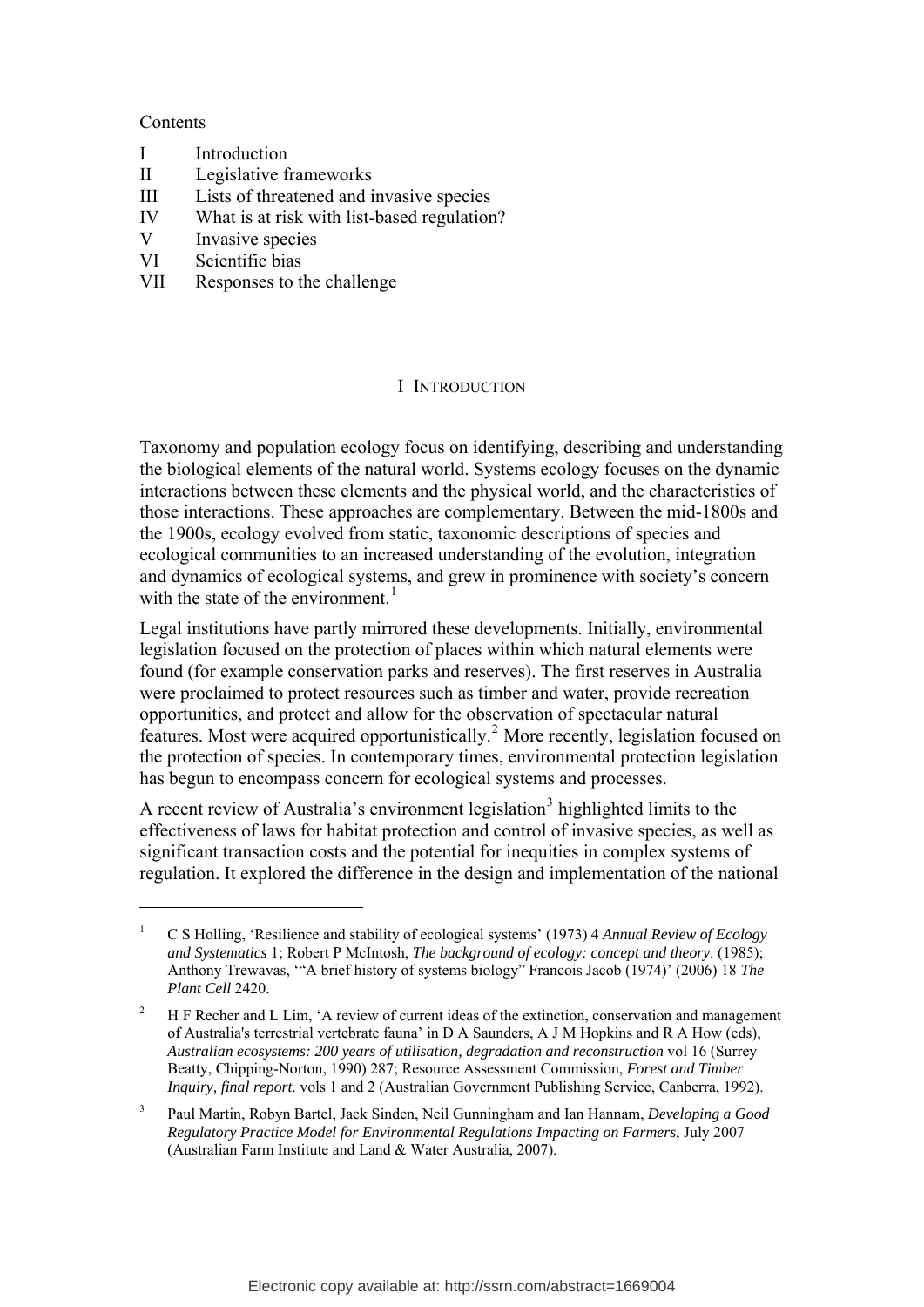*Environment Protection and Biodiversity Conservation Act 1999* (*EPBC Act*) that partly reflects a philosophy of ecosystem protection, and the list-based federal and state legislation for the control of invasive plants and the protection of specific habitats. That paper suggested the need for a reduction of the jurisdictional and functional fragmentation of the law and its administration by various agencies.<sup>[4](#page-3-0)</sup>

This article considers a second aspect of the redesign of environmental laws, motivated by the systemic and diffuse harm caused by the chronic, cumulative and interactive impact of multiple threatening processes. We suggest changes which aim to reduce the risks of over-reliance on list-specific protection by increasing a complementary focus on ecological systems.<sup>[5](#page-3-1)</sup>

#### II LEGISLATIVE FRAMEWORKS

In practice, the targets of conservation efforts, such as protected areas, serve multiple goals. They prevent harm to nominated species at particular sites. They also serve broader goals, such as providing protection for unspecified species and ecological communities against broader classes of threat (such as climate change or land use change). Biosecurity and quarantine legislation aims to prevent the introduction and limit the dispersal of harmful species. In general, rehabilitation protects and encourages the recovery of desirable flora and fauna, discourages undesirable taxa and restores the ecological contexts within which they exist.

Such practical realities suggest that protection and rehabilitation involve a mixture of specific (exclusion of hazardous species, protection of threatened species and habitats) and more general strategies. Thus, conservation legislation and regulation have begun to encompass broader strategies including management of biophysical processes, ecosystem services, social values and market instruments<sup>[6](#page-3-2)</sup>.

There are literally hundreds of laws across Australia concerned with different aspects of conservation and rehabilitation.<sup>[7](#page-3-3)</sup> Most focus on individual species or ecosystem types without a complementary focus on systems, which (we argue) may compromise their effectiveness. We highlight several significant Acts that illustrate these patterns of regulation.<sup>[8](#page-3-4)</sup>

<span id="page-3-0"></span><sup>4</sup> It also highlighted the need for simultaneous reduction of the transaction costs of regulation, and improved attention to the social justice impacts of the allocation of costs of protecting our environment.

<span id="page-3-1"></span><sup>5</sup> In making this case we do not intend to diminish the importance of also addressing the issues of efficiency and equity raised in Martin et al, above n 3.

<span id="page-3-2"></span><sup>6</sup> Sarah A Bekessy and Brendan A Wintle, 'Using Carbon Investment to Grow the Biodiversity Bank' (2008) 22 *Conservation Biology* 510.

<span id="page-3-3"></span><sup>7</sup> P Martin and M Verbeek, *A Cartography for Natural Resource Law: Finding new paths to effective resource regulation* (Land and Water Australia, 2000), re-published as *Using Environmental Law for Effective Regulation* Research project number TPF1 of the Social and Institutional in *Land & Water Australia Natural Resource Management – People and Policy II*, Research Program of Land & Water Australia (2002).

<span id="page-3-4"></span><sup>8</sup> Martin et al, above n 3. See detailed discussion of appendix 2, dealing specifically with state and national biodiversity, invasive plants and quarantine laws: 47–8.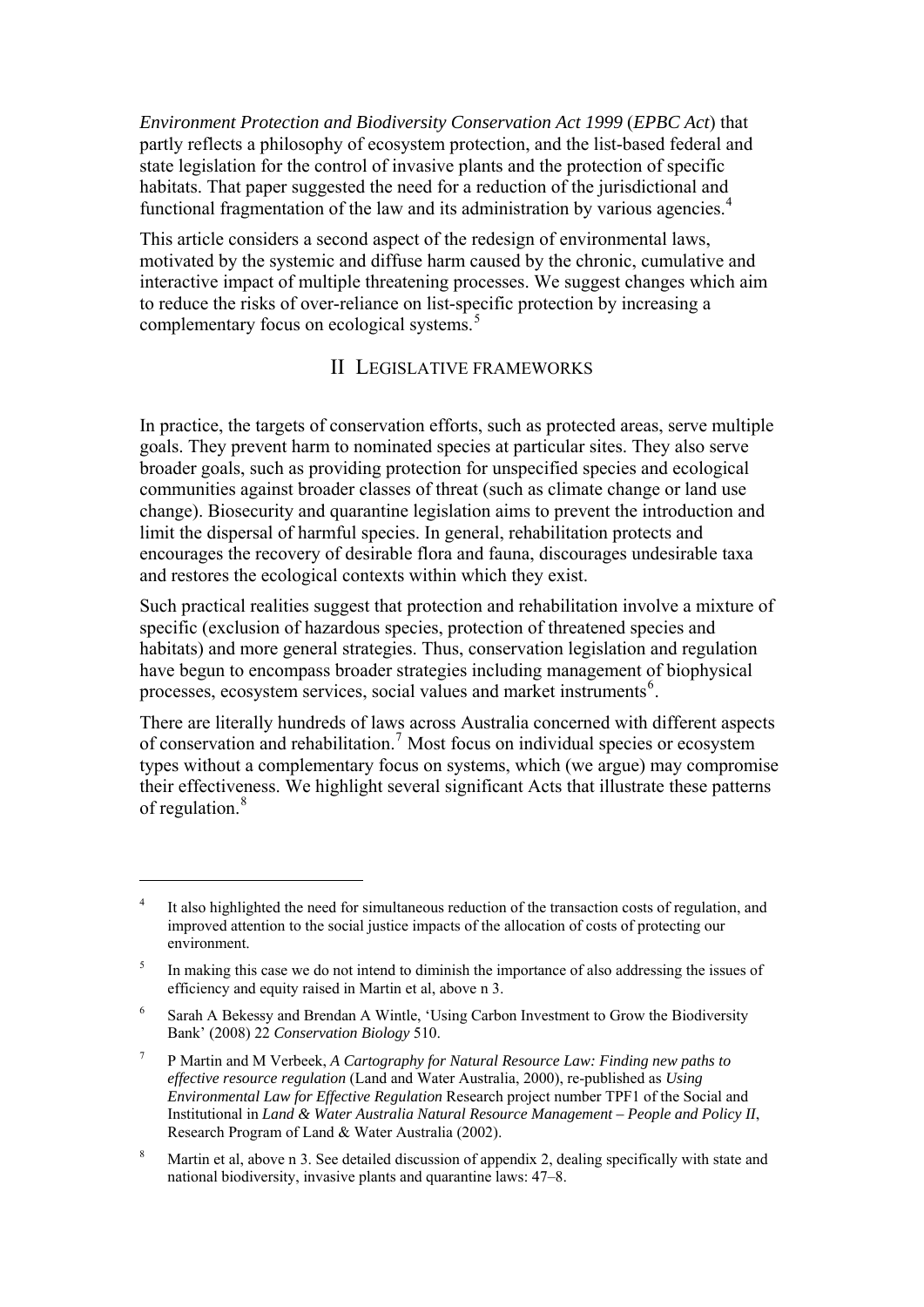- 1. national quarantine legislation (mirrored in state species movement controls) which proscribe listed species from importation.<sup>[9](#page-4-0)</sup>
- 2. state invasive species legislation, based on species lists to which are attached prescribed controls to be implemented by landowners and resource managers,  $10$  and
- 3. the national *EPBC Act* which is partly reflected in state law.[11](#page-4-2) This law uses a combination of species listing and broader habitat protection.

These laws reflect different constitutional and historical settings, levels of scientific understanding, regulatory philosophies, administrative and implementation arrangements. Change in the law may be slow, as courts and legislatures gradually incorporate new knowledge. During times of rapid scientific change, the legislative process inevitably struggles to cope. We argue that legal and regulatory systems have struggled to keep pace with the recent emergence of the discipline of conservation biology,<sup>[12](#page-4-3)</sup> which itself has not developed effective systems for communicating the uncertainties inherent in its assessments of risk.

The circumscription of species is relatively precise, so that weed, quarantine and threatened species lists provide technically reliable identification of regulated flora and fauna. This facilitates drafting, and makes policing and administrative actions effective, as many evidentiary issues are reduced to species taxonomy. Scientific and regulatory conservatism ensures that the addition of new items to the lists occurs after careful evaluation, creating a 'conservative' bias that we explore further below.

In contrast, ecosystem conservation (illustrated by the *EPBC Act* emphasis on designated threatened habitats and threatening processes) involves greater scientific and legal ambiguity because ecosystem-types are less precisely designated than species.<sup>[13](#page-4-4)</sup> Examples include the apparently precise designations of ecosystems such as 'white box woodland' or 'hanging peat swamp'. The subjectivity in identifying whether a habitat fits a description becomes obvious when applied in the field or in court. This leads to some ambiguity in applying the law, with resultant uncertainty and the potential for delay.<sup>[14](#page-4-5)</sup> These issues need to be resolved with legal and scientific instruments, if ecosystem conservation is to progress.

#### III LISTS OF THREATENED AND INVASIVE SPECIES

1

<span id="page-4-5"></span>14 Demonstrated with NSW native vegetation clearing approvals, and in responses to the *EPBC Act* requirement for developers to self-assess and notify potentially high impact developments.

<span id="page-4-0"></span><sup>9</sup> Ibid 48–50.

<span id="page-4-1"></span> $10$  Ibid 50–2.

<span id="page-4-2"></span> $11$  Ibid 53-9, 60-3.

<span id="page-4-3"></span><sup>&</sup>lt;sup>12</sup> Curt Meine, Michael Soulé and Reed F Noss, "A Mission-Driven Discipline": the Growth of Conservation Biology' (2006) 20 *Conservation Biology* 631.

<span id="page-4-4"></span><sup>&</sup>lt;sup>13</sup> Brian J Preston and Paul Adam, 'Describing and listing threatened ecological communities under the Threatened Species Conservation Act 1995 (NSW): Part 1 – the assemblage of species and the particular area' (2004) 21 *Environmental and Planning Law Journal* 250: David A Keith, *The interpretation, assessment and conservation of ecological communities. Ecological Management and Restoration* (in press).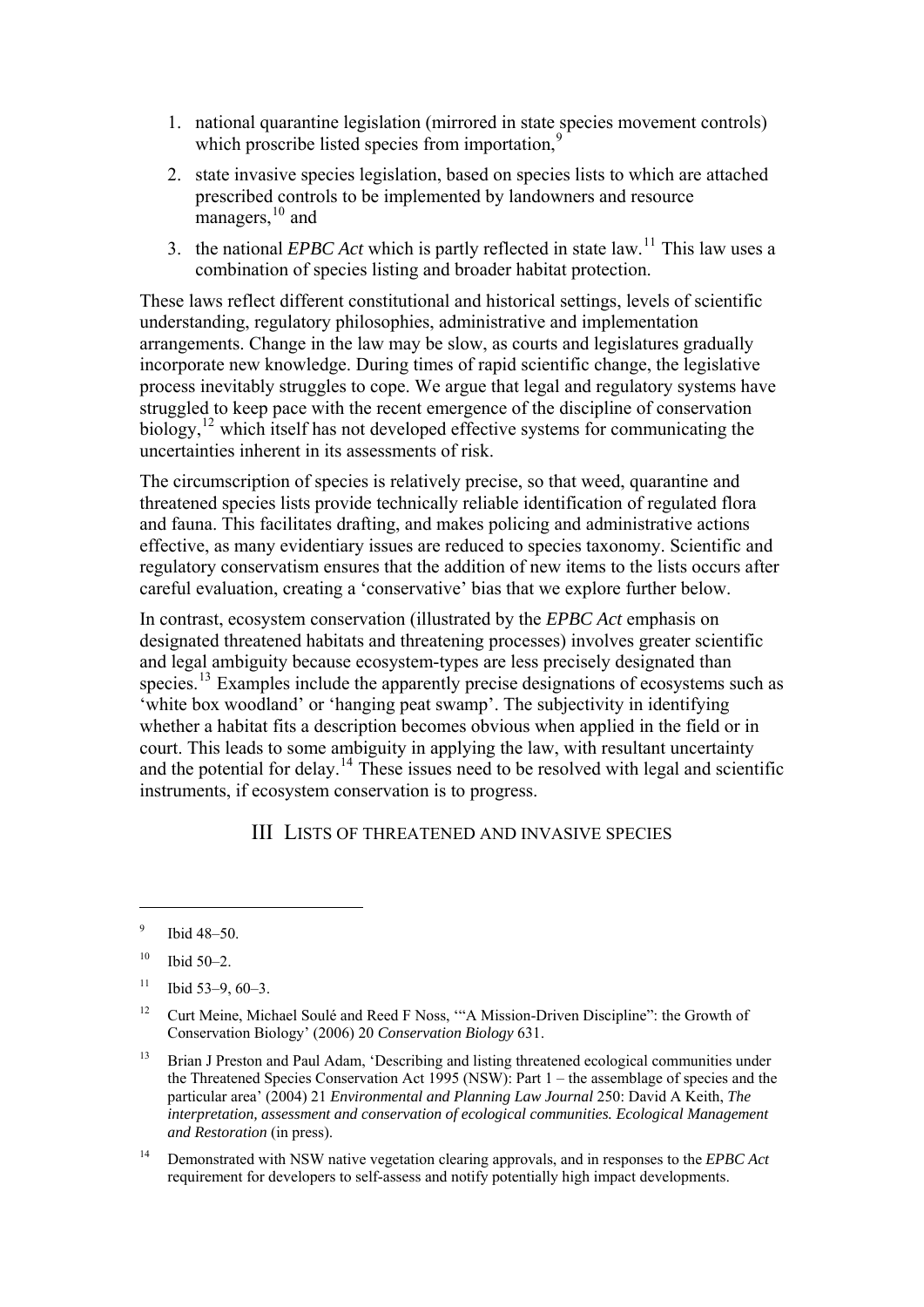Threatened species legislation is intended to stave off the loss of species.[15](#page-5-0) Protection is afforded to listed species and ecological communities. State and federal authorities specify particular noxious pests, weeds and pathogens as a basis for setting management priorities. Additional legal and social policy mechanisms — including native vegetation protection, catchment management investments, fire and weed control programs, and salinity control programs — are used to protect ecosystem condition and threatened species indirectly,[16](#page-5-1)

Nationally, and in all states (using different approaches), legislation exists to protect rare and threatened habitats.[17](#page-5-2) For instance, the *EPBC Act* protects Ramsar wetlands, World Heritage areas and listed threatened species. The Australian federal government maintains a list of threatened Australian plants based broadly on the IUCN Red List system.<sup>[18](#page-5-3)</sup>

Some jurisdictions use lists of threatened species to allocate recovery resources, design reserve systems, constrain development, report on the state of the environment, or otherwise support decisions about conservation priorities.[19](#page-5-4) However, if threatened species lists are used in isolation from a consideration of the ecosystems and broader contexts within which these species exist, the lists may result in poor decisions.<sup>[20](#page-5-5)</sup> The lists are uncertain, largely a consequence of a lack of knowledge regarding the conservation status of species.<sup>[21](#page-5-6)</sup> The lists do not reflect many of the real threats to

- <span id="page-5-2"></span><sup>17</sup> Note that these broad legislative protections exist alongside development-specific requirements for environmental impact assessments based on State law and upon delegated decision-making at a state or local government level.
- <span id="page-5-3"></span>18 IUCN, *Red List Categories Version 3.1* (Gland, Switzerland, 2001) avail <[http://www.iucnredlist.org/static/categories\\_criteria\\_3\\_1](http://www.iucnredlist.org/static/categories_criteria_3_1)> at 15 February 2008.

- <span id="page-5-4"></span><sup>19</sup> John Lamoreux, H Resit Akçakaya, Leon Bennun, Nigel J Collar and Luigi Boitani et al, 'Value of the IUCN Red List' (2003) 18 *Trends in Ecology and Evolution* 214.
- <span id="page-5-5"></span>20 Hugh P Possingham, Sandy J Andelman, Mark A Burgman, Rodrigo A Medellín, Larry L Master and David A Keith, 'Limits to the use of threatened species lists' (2002) 17 *Trends in Ecology and Evolution* 503 ('Limits to TS lists').
- <span id="page-5-6"></span><sup>21</sup> Burgman (2002) and Keith and Burgman (2004) established that the majority of species listed as extinct in Australia in the past are no longer considered to be so: Mark A Burgman, 'Are listed threatened plant species [TPS] actually at risk?' (2002) 50 *Australian Journal of Botany* 1; and David A Keith and Mark A Burgman, 'The Lazarus effect: can the dynamics of extinct species lists tell us anything about the status of biodiversity?' (2004) 117 *Biological Conservation* 41. While many were rediscovered (representing a change in knowledge about distribution and abundance), most changed status as a consequence of taxonomic revision (representing changes in knowledge about the circumscription of species). The rules governing classification of species as endangered or vulnerable are vaguer and more ambiguous than those determining the status 'extinct' and a lack of knowledge will be even more prevalent than it is for putatively extinct species.

<span id="page-5-0"></span><sup>15</sup> Pat Hutchings, Daniel Lunney and Chris Dickman (eds), *Threatened species legislation: is it just an act?* (Royal Zoological Society of New South Wales, Mosman, NSW 2004); Michelle Jenkins and Alex Gardner, 'Conservation of Biodiversity Through the Listing of Threatened Species and Ecological Communities – A Comparative Review. (2005) 10 *Australasian Journal of Natural Resources Law and Policy* 1.

<span id="page-5-1"></span><sup>16</sup> *Quarantine Act 1908* (Cth); R J S (Bob) Beeton, Kristal I Buckley, Gary J Jones, Denise Morgan, Russell E Reichelt and Dennis Trewin, *Australia State of the Environment 2006. Independent report to the Australian Government Minister for the Environment and Heritage*, (Department of the Environment and Heritage, Canberra, 2006); Jenkins and Gardner, above n 15.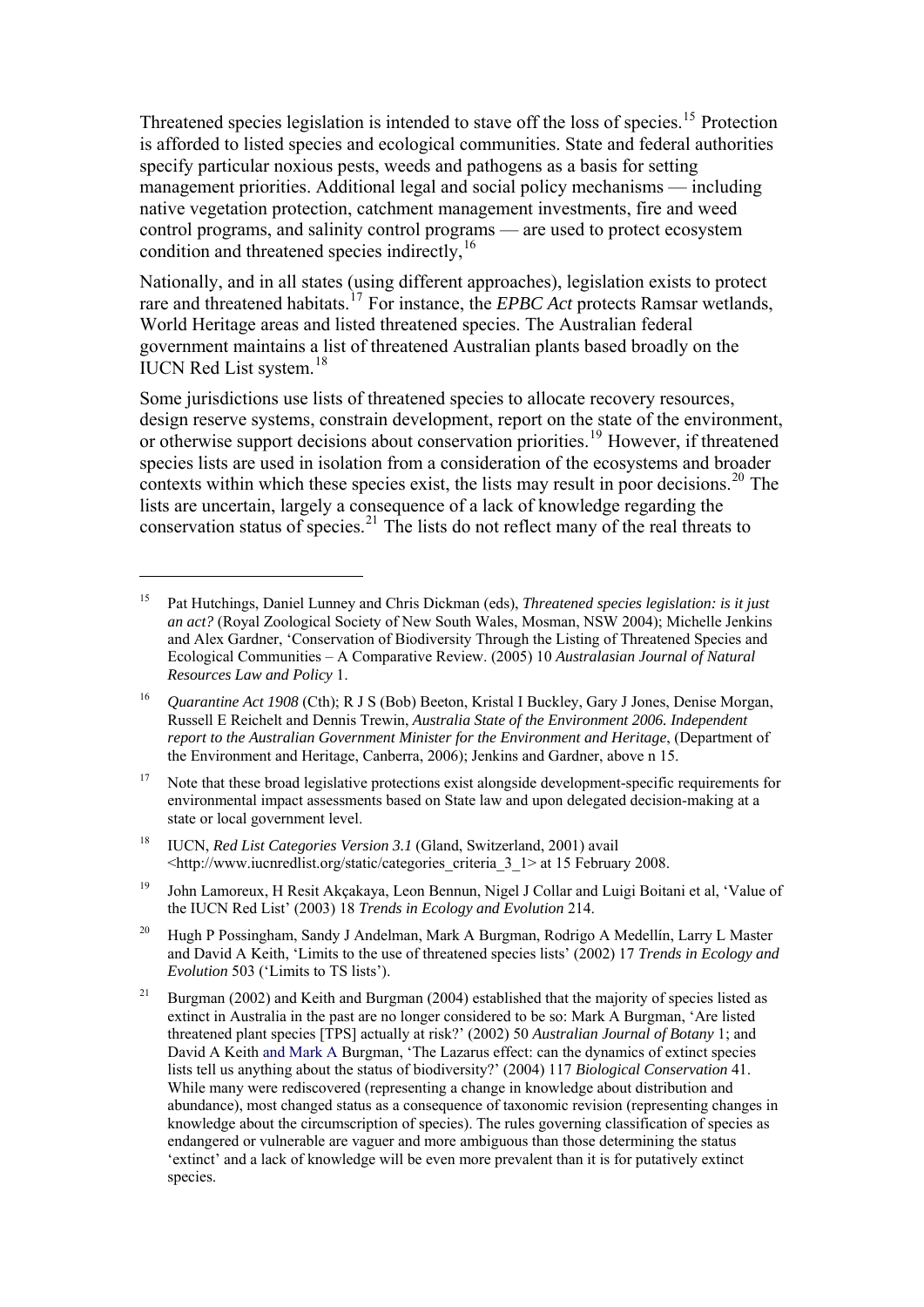biota, leaving non-descript taxa relatively poorly protected,  $^{22}$  $^{22}$  $^{22}$  and the risk of extinction does not account for varying difficulty in how species may be conserved or rehabilitated.<sup>[23](#page-6-1)</sup> Uncertainty leads to entities going unprotected until information can be gathered, $^{24}$  $^{24}$  $^{24}$  creating a conservative bias in the composition of lists.

Weed control relies on legislation to restrict new introductions and to control potentially damaging established species. Quarantine laws and state weed legislation specify species for control but do not focus on the ecosystems upon which they might impact or the broader context (such as climate or land use) which will shape that impact. There are many gaps, inconsistencies and complexities in this list-based approach, the most striking of which is inconsistency between plants classified as serious weeds across jurisdictions. $25$ 

Many opportunities to improve weeds law were identified by the Australian Senate References Committee, which stated that: 'It is self-evident that, to improve their effectiveness, legislation and strategies for managing invasive species need to be better harmonised'*. [26](#page-6-4)* Calls for reform of list-oriented environmental regulation include:[27](#page-6-5)

- 1. broadening the range of listed entities to better represent micro-organisms, invertebrates and non-vascular plants,
- 2. developing a system for protection and recovery that avoids giving resource priority only to listed entities in the highest risk category,
- 3. mapping threatened species and ecological communities, monitoring changes over time and incorporating the results into the lists,
- 4. moving from a 'prohibited if listed' approach to weeds to a 'permitted if listed' approach,
- 5. rationalisation of the state and federal agency lists and better coordination of legal and administrative processes,<sup>[28](#page-6-6)</sup> and
- 6. the use of duties (such as an environmental duty of care) to provide an overarching framework of environmental responsibility.

<span id="page-6-0"></span><sup>&</sup>lt;sup>22</sup> Susan McIntyre, 'Risks associated with the setting of conservation priorities from rare plant species lists' (1992) 60 *Biological Conservation* 31.

<span id="page-6-1"></span><sup>23</sup> Possingham et al, Limits to TS Lists, above n 20; Jenkins and Gardner, above n 15.

<span id="page-6-2"></span> $24$  Ibid.

<span id="page-6-3"></span><sup>25</sup> Andreas Glanznig, Kristi McLachlan and Ouerdia Kessal, *Garden Plants that are Invasive Plants of National Importance: an overview of their legal status and commercial availability* (WWF Australia Sydney, 2004).

<span id="page-6-4"></span><sup>&</sup>lt;sup>26</sup> Australian Senate Environment, Communications, Information Technology and the Arts References Committee, *Turning back the tide - the invasive species challenge.* Report on the regulation, control and management of invasive species and the Environment Protection and Biodiversity Conservation Amendment (Invasive Species) Bill 2002 (2004) 51.

<span id="page-6-5"></span><sup>&</sup>lt;sup>27</sup> Jenkins and Gardner, above n 15; Glanznig et al, above n 25; Martin et al, above n 3.

<span id="page-6-6"></span><sup>28</sup> Uniformity in the listing process in various legislative regimes would require a national approach and mirror legislation ― we anticipate it will be difficult to achieve the necessary consensus among states and the Commonwealth.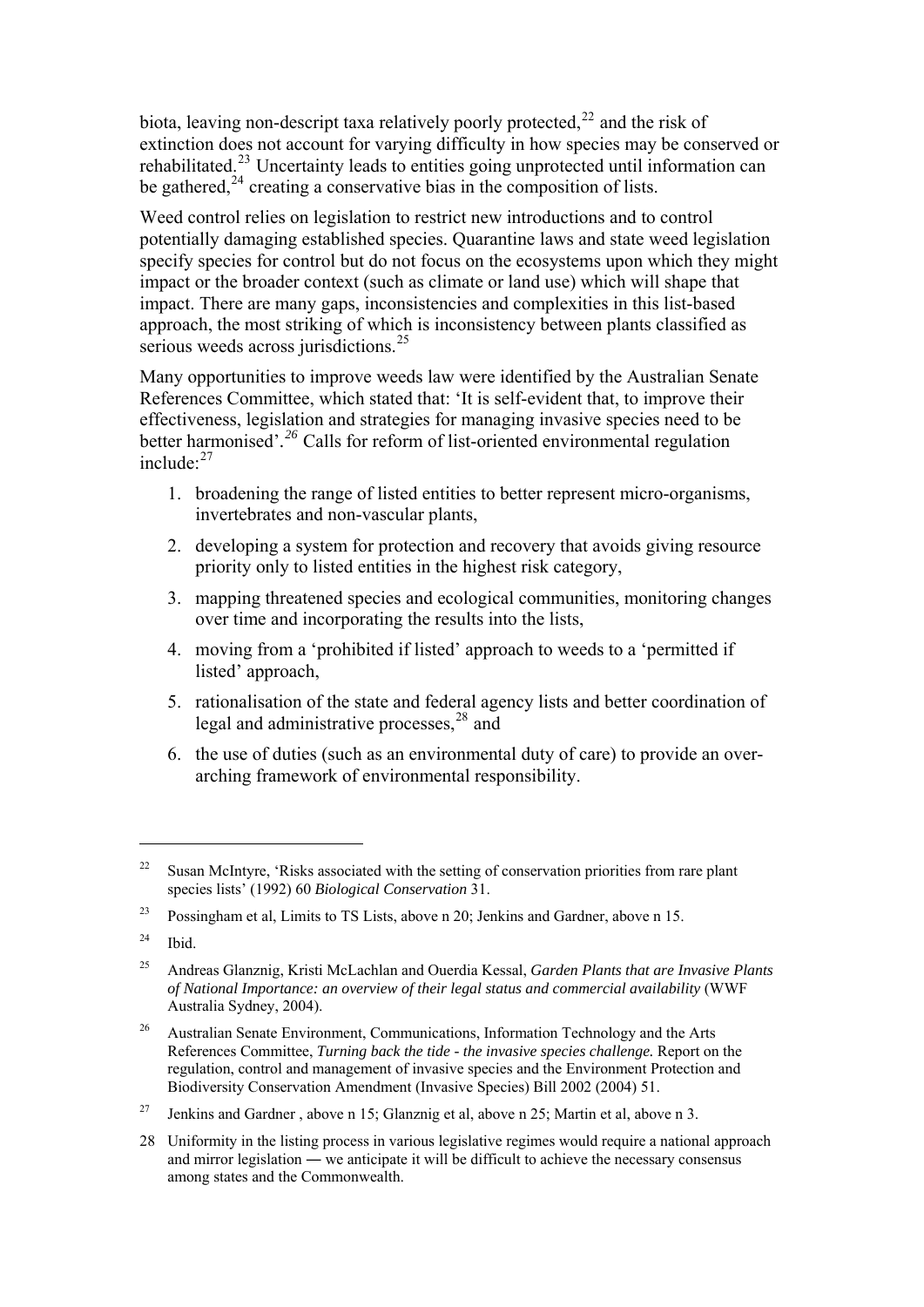To this group we add our recommendation to supplement species list-based approaches with regulation that is more deliberately focused on broader ecological systems, processes and services.

#### IV WHAT IS AT RISK WITH LIST-BASED REGULATION?

Effective conservation involves identifying and addressing the causes of environmental impact.<sup>[29](#page-7-0)</sup> Management may be more efficient if it were to focus more on the mitigation of threatening processes and rehabilitation of ecosystem processes. Threatening processes are those processes that threaten 'or may threaten the survival, abundance or evolutionary development of a native species or ecological community'.[30](#page-7-1) Threatening processes listed under the *EPBC Act* include the impacts of feral goats and rabbits, dieback caused by the root-rot fungus *Phytophthora cinnamomi*, and loss of climatic habitat caused by anthropogenic emissions of greenhouse gases.<sup>[31](#page-7-2)</sup> In most Australian regions, land clearing, invasive species, salinity, disease and urban development are prominent threats to biodiversity.<sup>[32](#page-7-3)</sup> Most are systemic, rather than species- or location-specific. To date, regulation has not been sufficiently effective in stemming the tide of environmental loss due to such systemic changes.<sup>[33](#page-7-4)</sup>

The Australian federal Department of Environment and Heritage routinely publishes lists of critically endangered and endangered plants.<sup>[34](#page-7-5)</sup> Relevant threats fall into four broad classes: demographic factors (inherent risks confronted by rare and restricted species), agriculture (largely land clearing) and grazing, other human activities and landscape factors.<sup>[35](#page-7-6)</sup> Within each broad class, there are several threatening processes. Figure 1 shows the processes grouped under the heading of Landscape Factors.

Many of the threats noted in Figure 1 are increasing because of the growing demands of the human population. Many of these were not significant in the past, or affected comparatively few species. It will be difficult to deal with them on a species-by-

<span id="page-7-4"></span>33 See Beeton et al, above n 16; and Martin et al, above n 3.

<span id="page-7-0"></span><sup>29</sup> Graeme C Caughley and Anne Gunn, *Conservation biology in theory and practice* (1996).

<span id="page-7-1"></span><sup>30</sup> *EPBCA Act* s 188(3). Environment Protection and Biodiversity Conservation Act 1999. Reprinted on 1 March 2007. Reprint 3. Commonwealth of Australia, Canberra.

<span id="page-7-2"></span><sup>&</sup>lt;sup>31</sup> Department of Environment, Water, Heritage and the Arts (Cth) (DEWHA), 'Listed Key Threatening Processes' (undated) [<http://www.environment.gov.au/cgi](http://www.environment.gov.au/cgi-bin/sprat/public/publicgetkeythreats.pl)[bin/sprat/public/publicgetkeythreats.pl](http://www.environment.gov.au/cgi-bin/sprat/public/publicgetkeythreats.pl)> at 18 February 2009. Compare Department of Environment and Climate Change (NSW), 'List of key threatening processes' (3 June 2008) <<http://www.environment.nsw.gov.au/threatenedspecies/KeyThreateningProcessesByDoctype.htm>  $>$  at 18 February 2009.

<span id="page-7-3"></span><sup>&</sup>lt;sup>32</sup> Eg, Colin J Yates and Richard J Hobbs, 'Temperate Eucalypt Woodlands: a Review of Their Status, Processes Threatening Their Persistence and Techniques for Restoration' (1997) 45 *Australian Journal of Botany* 949; John Woinarski, 'A review of changes in status and threatening processes' in Peter Whitehead, John Woinarski, Alaric Fisher, Rod Fensham and Kerry Beggs (eds), *Developing an analytical framework for monitoring biodiversity in Australia's rangelands* (Tropical Savannas Management Cooperative Research Centre, Darwin, 2001) 71.

<span id="page-7-5"></span> $34$  DEH, above n 30.

<span id="page-7-6"></span><sup>&</sup>lt;sup>35</sup> M A Burgman, D A Keith, S D Hopper, D Widyatmoko and C Drill, 'Threat syndromes and conservation of the Australian flora' (2007) 134 *Biological Conservation* 73.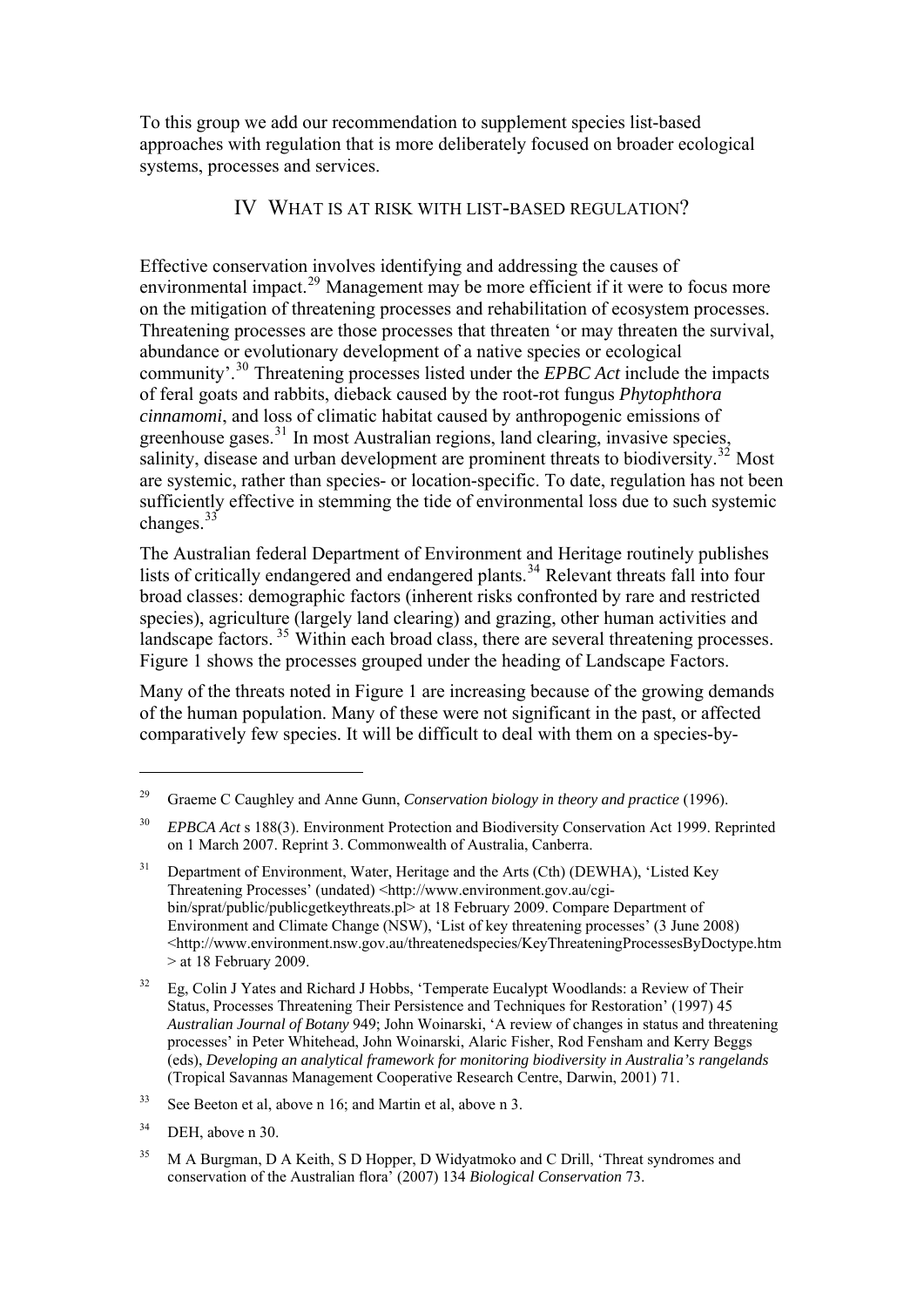species basis because remediation requires intervention in landscape-scale processes. Heavy reliance on individual species or unique habitats in legislation inadvertently delays a shift in management emphasis towards landscape-scale, systemic interventions. Resources and management attention remain focused on the specific and the rare, rather than the more fundamental and pervasive aspects of conservation and rehabilitation. Many species are affected by more than one process, at least to some extent, creating an imperative for the simultaneous treatment of multiple threats.



**Figure 1.** The number of species severely and substantially threatened by landscape factors including weeds, fire, fragmentation, disease, salinity, altered hydrology, lack of disturbance, pollinator or other reproductive disruption, and lack of habitat support.<sup>[36](#page-8-0)</sup>

To illustrate, many species are at risk simply because they are rare — there are few individuals (tens or hundreds) in very restricted ranges (a few tens or hundreds of square metres: Figure 2). Some species are naturally rare and may persist indefinitely in small isolated populations, such as many species on the ancient southwest Australian landscape.<sup>[37](#page-8-1)</sup>

Most restricted and rare species acquire this rarity as the result of land clearance and other changes, a legacy of past human activities that no longer threaten them directly.

<span id="page-8-0"></span><sup>36</sup> After Burgman et al, Threat Syndromes, above n 35.

<span id="page-8-1"></span><sup>&</sup>lt;sup>37</sup> Stephen D Hopper and Paul Gioia, 'The Southwest Australian Floristic Region: Evolution and Conservation of a Global Hot Spot of Biodiversity' (2004) 35 *Annual Review of Ecology, Evolution and Systematics* 623.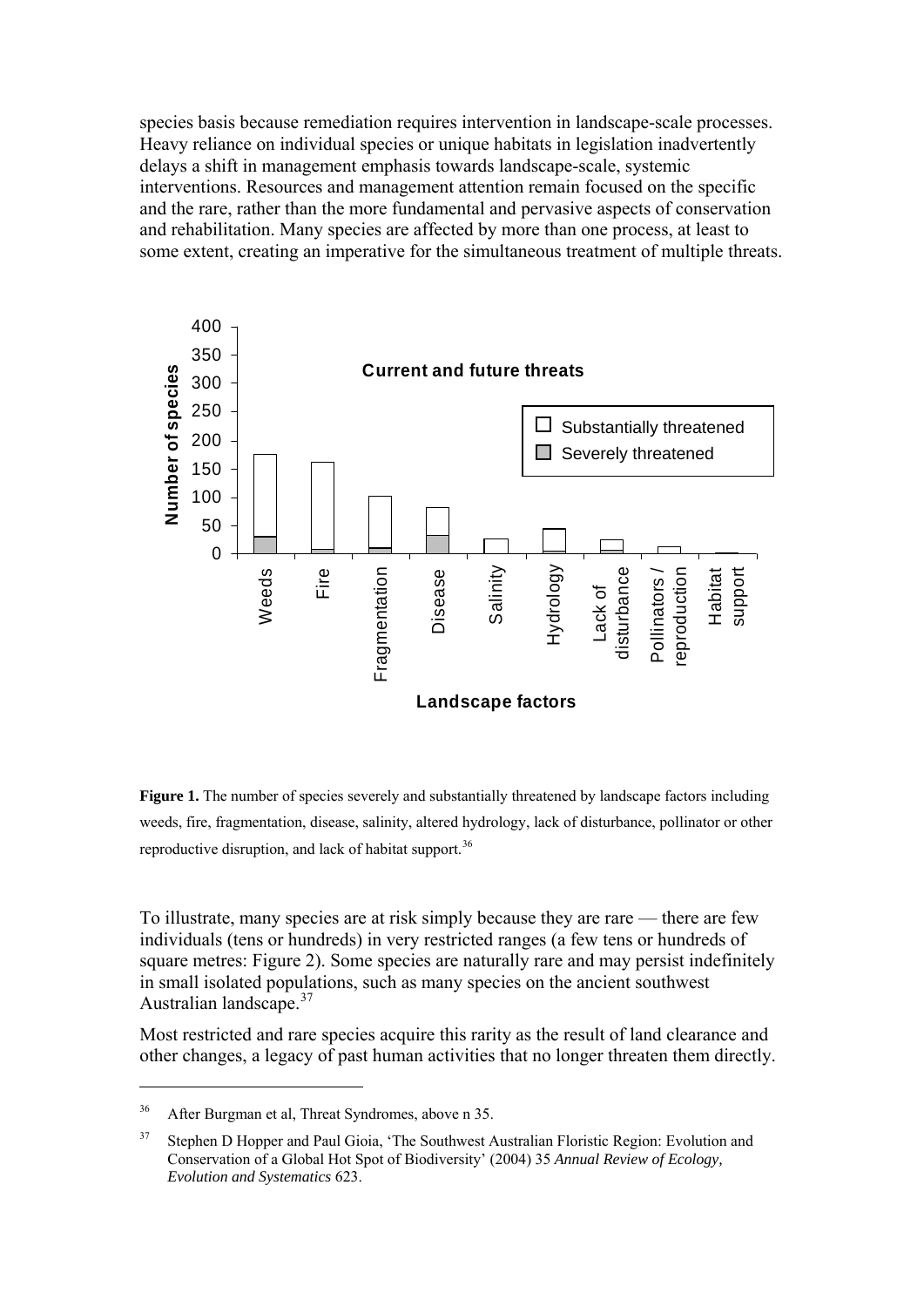Many of these species persist in fragmented patches in a small part of their former range in conservation reserves, road and railway verges, isolated in non-arable land and other vegetation fragments that remain after land clearing activities have slowed. Species are added to lists only when we are reasonably sure they are at risk (or in the case of lists of invasive species, that they are a proven risk). Some become icons, deserving special attention (for example, Helmeted Honeyeaters, *Lichenostomus melanops cassidix,* in Victoria, and Matchstick Banksias, *Banksia cuneata*, in Western Australia). This focus on proven rarity or threat rather than upon causes of rarity carries the risk of distorting resource allocation, resulting in avoidable loss of species.



**Figure 2.** The number of species severely and substantially threatened by demographic factors including few populations, small range, low numbers and narrow habitat.<sup>[38](#page-9-0)</sup>

Unfortunately, rarity is also an unreliable guide to setting priorities. For example, there are many hundreds of species of vascular plants in Western Australia that have not been listed because there are insufficient resources to survey them adequately. Many will turn out to be critically endangered but are afforded little protection while they await assessment. The likely consequence is a pattern of continually playing 'catch up' with an increasing list of rare and threatened habitats and species, many of which are the victims of landscape-scale, systemic trends. Such strategies are likely to result in a conservation landscape made up of iconic patches of increasing rarity.

The reluctance of scientists and regulators to list species for which there is little information reflects the methodological conservatism of conventional science, coupled with a management aversion to allocating resources to species that may not

<span id="page-9-0"></span><sup>38</sup> After Burgman et al Threat Syndromes, above n 35.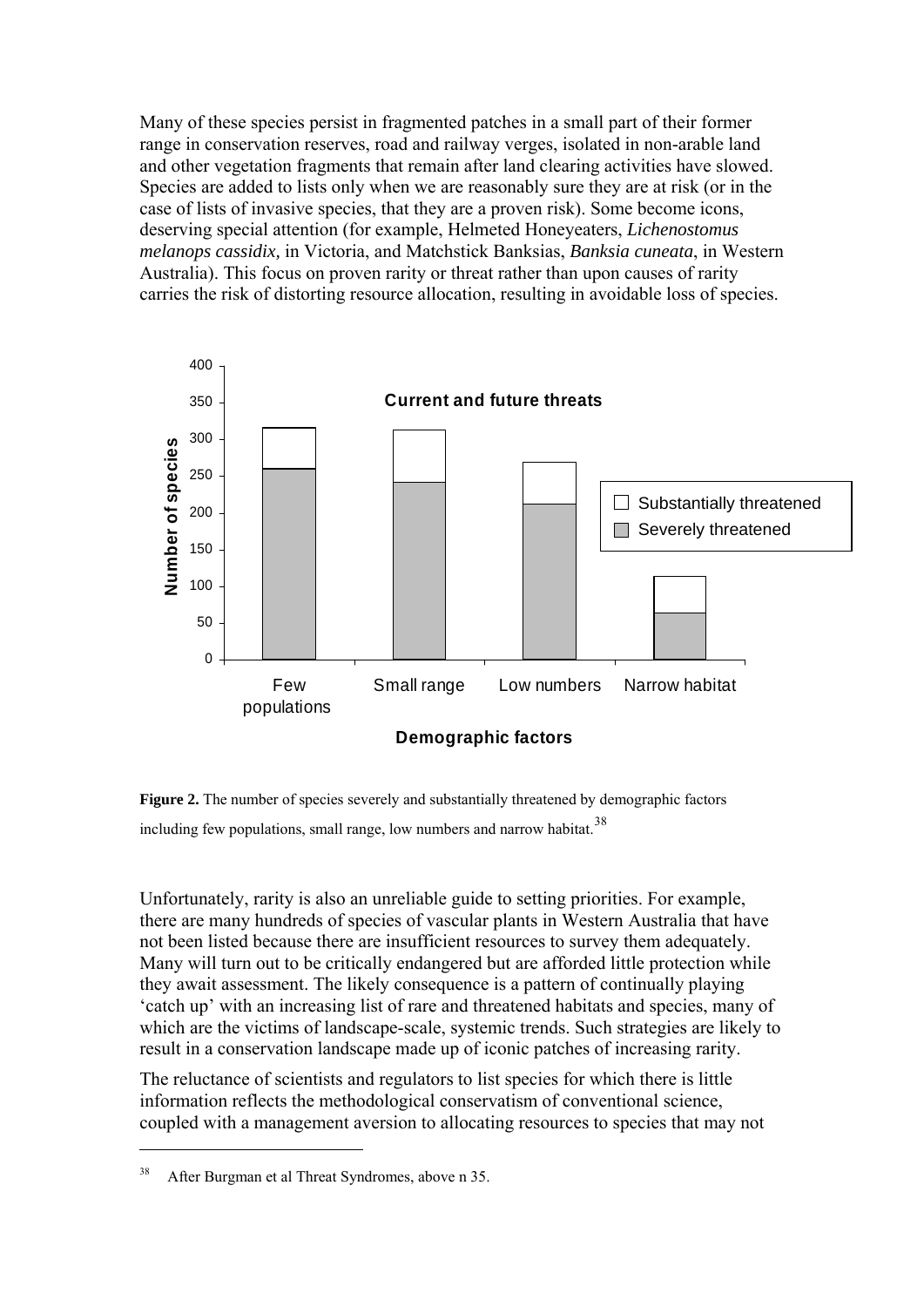need them. However such concerns about misallocation do not extend to management priorities among listed species which have qualified for iconic status. Managers tend to allocate finite resources preferentially to the most critically endangered species.<sup>[39](#page-10-0)</sup> The politics of iconic status also contribute, with the media attention given to species 'going extinct' creating imperatives for resource allocation. Attempts to salvage species that are difficult to conserve may consume scarce conservation resources disproportionately.[40](#page-10-1)

We do not advocate dispensing with the protection of listed threatened or with the prohibition or control of listed invasive species. Rather, an approach that weighs system health together with icon protection may result in a more effective use of limited funds. A greater number of less threatened taxa might be secured for relatively little cost, and more extensive protection may be achieved by increasing system resilience or reducing system threats. Given insufficient funding and increasing threats, ecological triage may require admitting that some species are simply too expensive to save.<sup>[41](#page-10-2)</sup>

This view does not argue for rejection of social and cultural values in conservation decisions, nor does it advocate setting priorities solely on the basis of cost per species saved. It does emphasize the importance of thinking about cost and budget limitations, and of the opportunity costs involved when setting priorities.

#### V INVASIVE SPECIES

Invasive species, including weeds, pests and pathogens, are a major threatening process. Their influence will increase over the coming decades (Figure 1). Many naturalised species (species that have established reproducing populations) have yet to reach their full geographic extent. Even if there were no new invasions, environmental damage from pests and diseases will increase due to normal patterns of dispersal and responses to climate change.

The importance of priorities that consider ecosystem-level context is illustrated by a potential interaction between land use, climate change and invasive species management. Land retirement from farming may increase as a consequence of climate change making production less economically viable in some areas. Financial pressures may intensify if trade continues to be liberalised and the profitability of some conventional farming practices declines. Land retirement may lead to abdication of responsibility for weed control, exacerbating weed establishment and spread. Weed threats will increase,  $42$  but a species-focused, scientifically conservative approach to

<span id="page-10-0"></span><sup>&</sup>lt;sup>39</sup> For example, recovery plans for critically endangered, endangered and vulnerable listed species.

<span id="page-10-1"></span><sup>40</sup> Possingham et al, Limits to TS lists, above n 20.

<span id="page-10-2"></span><sup>&</sup>lt;sup>41</sup> S McIntyre, G W Barrett, R L Kitching and H F Rechner, 'Species Triage – Seeing Beyond Wounded Rhinos' (1992) 6 *Conservation Biology* 604; Madeleine C Bottrill, Liana N Joseph, Josie Carwardine, Michael Bode, Edward T Game, Hedley Grantham, Salit Kirk, Eve McDonald-Madden, Robert L Pressey, Susan Walker, Kerrie A Wilson and Hugh Possingham, 'Is conservation triage just smart decision making?' (2008) 23 *Trends in Ecology and Evolution* 649.

<span id="page-10-3"></span><sup>42</sup> See R D Van Klinken, V A Osten, F D Panetta and J C Scanlan (eds), *16th Australian Weeds Conference Proceedings: Weed management 2008 Hot topics in the tropics*, Cairns 18–22 May 2008 (Queensland Weeds Society, 2008). See particularly Rachael V Gallagher, Linda Beaumont, Paul O Downey, Lesley Hughes and Michelle R Leishman, 'Weeds in a warmer climate: a tool for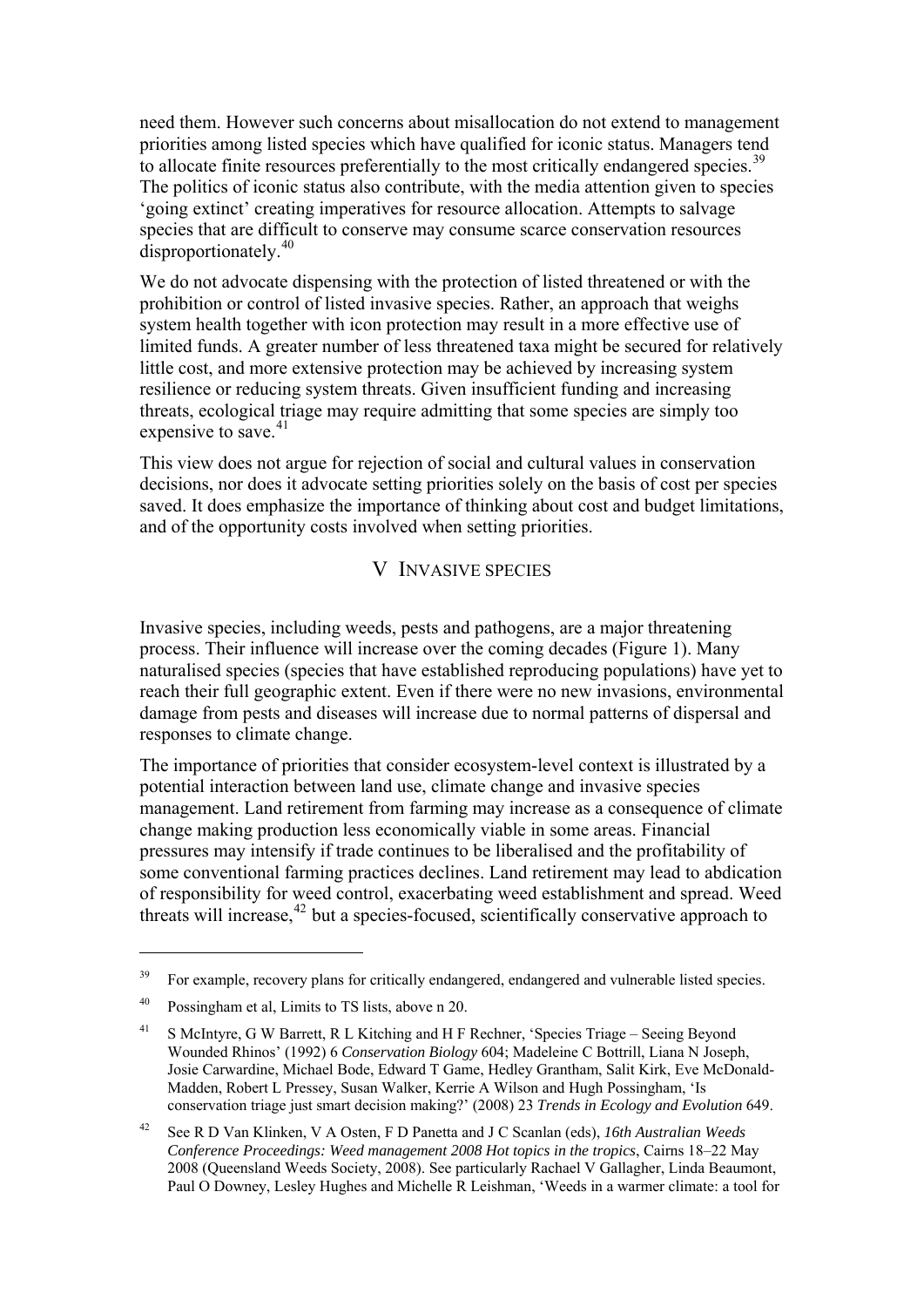listing invasive species for control or exclusion is unlikely to be the most effective regulatory strategy.

Unlike threatened species strategies, weed management strategies usually consider 'feasibility' and control costs explicitly when setting priorities.[43](#page-11-0) Hundreds of new species establish in Australia every year (Figure 3), be it through trade in ornamental plants, or to improve agricultural practices, or simply as a collateral of burgeoning international trade.[44](#page-11-1)



**Figure 3.** The cumulative number of vascular plants that have become naturalised in South Australia since 1850<sup>[45](#page-11-2)</sup>

Most serious weeds were introduced to Australia deliberately, as ornamental plants for urban gardens, industrial landscaping and to improve agricultural pasture.<sup>[46](#page-11-3)</sup> Many, such as serrated tussock *(Nassella trichotoma*) and blackberry (*Rubus fructicosus aggregate*), have achieved their own (notorious) iconic status. Once introduced, the

1

assessing tolerance to changing temperatures' 42 et seq; Kate E Stokes, Steve I Barry, R Hickson and Saul A Cunningham, 'Future spread of lippia in the Murray-Darling Basin under climate change': 44 et seq; John K Scott, Kathryn L Batchelor and Paul B Yeoh, 'Modelling climatic change impacts on sleeper and alert weeds' 143 et seq; and Karina J B Potter, Darren J Kriticos and Agathe Leriche, 'Climate change impacts on Scotch broom in Australia' 523 et seq.

- <span id="page-11-0"></span>43 Eg, Food and Agriculture Organisation (FAO), *Procedures for post-border weed risk management* [prepared by (John Virtue] (Plant Production and Protection Division, FAO, United Nations, Rome, 2006).
- <span id="page-11-1"></span>44 Alexander Y Karatayev, Dianna K Padilla, Dan Minchin, Demetrio Boltovskoy and Lyubov E Burlakova, 'Changes in Global Economies and Trade: the Potential Spread of Exotic Freshwater Bivalves' (2007) 9 *Biological Invasions* 161.
- <span id="page-11-2"></span><sup>45</sup> After Peter Caley, Richard H Groves and Robyn Barker, 'Estimating the invasion success of introduced plants' (2008) 14 *Diversity and Distributions* 196.
- <span id="page-11-3"></span>46 R H Groves, *Recent incursions of weeds to Australia 1971–1995,* CRC for Weed Management Systems Technical Series No. 3 (CRC for Weed Management Systems, Adelaide, 1998).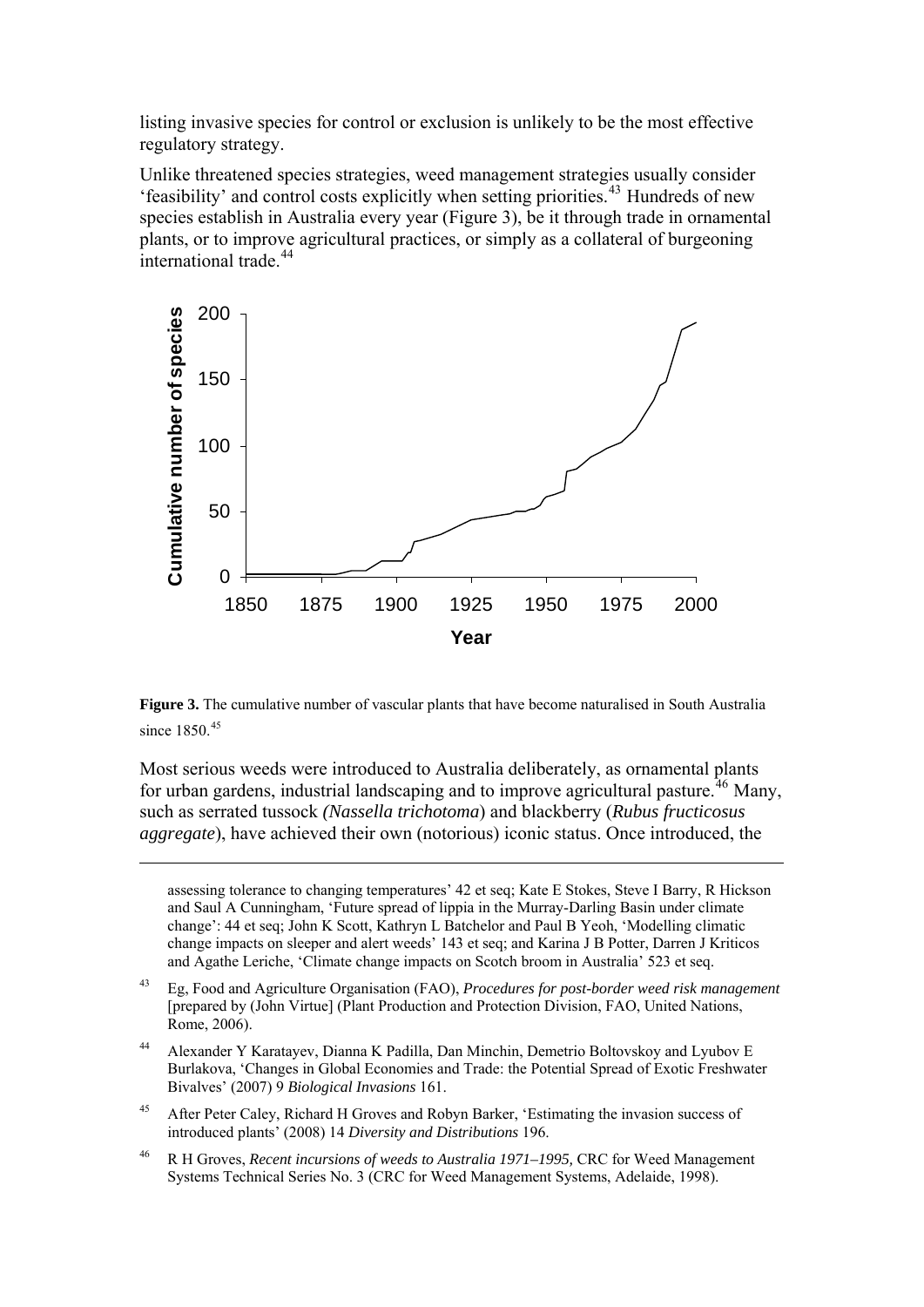degree of invasion of Australian ecosystems depends on the ecology of the species and its interactions with climate, vegetation structure, natural and artificial disturbance and the proximity and multitude of pathways for spread.<sup>[47](#page-12-0)</sup>

Changes in attitude to invasive species usually lag behind their environmental effects, illustrated by one of the most damaging invasive species in Australia, Cinnamon or root rot fungus (*Phytophthora cinnamomi*). It is lethal to many plant families and is spread in soil water and by root-to-root contact. Presently, more than 10 per cent of the Western Australian Jarrah Forest is infected, and the disease is spreading in Tasmania and Victoria. It is listed under the *EPBC Act* as a threatening process. It was probably first established in Western Australia from a tropical source in the early 1900s.[48](#page-12-1) It did not spread substantially until the 1940s and coordinated measures to control it were not implemented until the 1970s. The Cinnamon fungus exemplifies the inefficiencies of a control approach that is reactive to a proven threat, rather than defensive of ecosystems.<sup>[49](#page-12-2)</sup>

Recently the *Quarantine Act* has shifted towards listing based on prediction of invasive potential (for example, species that are aggressive invaders elsewhere, that produce abundant easily dispersed seed are ranked as high risks).<sup>[50](#page-12-3)</sup> Whilst this is an improvement, the fundamental predisposition of the law remains to act only once there is strong scientific proof of the hazard (albeit now predictive).

Multi-species management must confront the prospect that intervention that protects a threatened species or remediates a pest may be detrimental to other species or policy objectives. For example, efforts aimed at biological control of an agricultural pest may threaten the survival of endemic species,  $5\frac{5}{1}$  or the prevention of the introduction of a potentially hazardous plant species may impact on the economic capacity of some farmers to fund other weed-control activities. A focus on managing at the level of particular species or designated habitats without commensurate attention to system effects does not address such considerations.

This is particularly so when listing decisions are made at administrative levels, where the trade-offs among competing values are submerged or ignored in agency-specific bureaucratic procedures. Transparent and deliberate debate can highlight tradeoffs and systemic effects. Without this kind of debate, it can be difficult for decision-makers to understand complex interactions of impacts. $52$ 

#### VI SCIENTIFIC BIAS

<span id="page-12-0"></span><sup>&</sup>lt;sup>47</sup> W M Lonsdale, 'Global patterns of plant invasions and the concept of invisibility' (1999) 80 *Ecology* 1522.

<span id="page-12-1"></span><sup>48</sup> G Weste and G C Marks, 'The biology of *Phytophthora cinnamomi* in Australasian forests' (1987) 25 *Annual Review of Phytopathology* 207.

<span id="page-12-2"></span><sup>&</sup>lt;sup>49</sup> Reuben P Keller, David M Lodge and David C Finnoff, 'Risk assessment for invasive species produces net bioeconomic benefits' *Proceedings of the National Academy of Sciences* (*of the United States*) (*PNAH*) 104 (2007) 203.

<span id="page-12-3"></span> $50$  Ibid.

<span id="page-12-4"></span><sup>51</sup> Daniel Simberloff and Peter Stiling, 'How risky is biological control?' (1996) 77 *Ecology* 1965.

<span id="page-12-5"></span> $52$  See Martin et al, above n 3. for a discussion of regulatory process aspects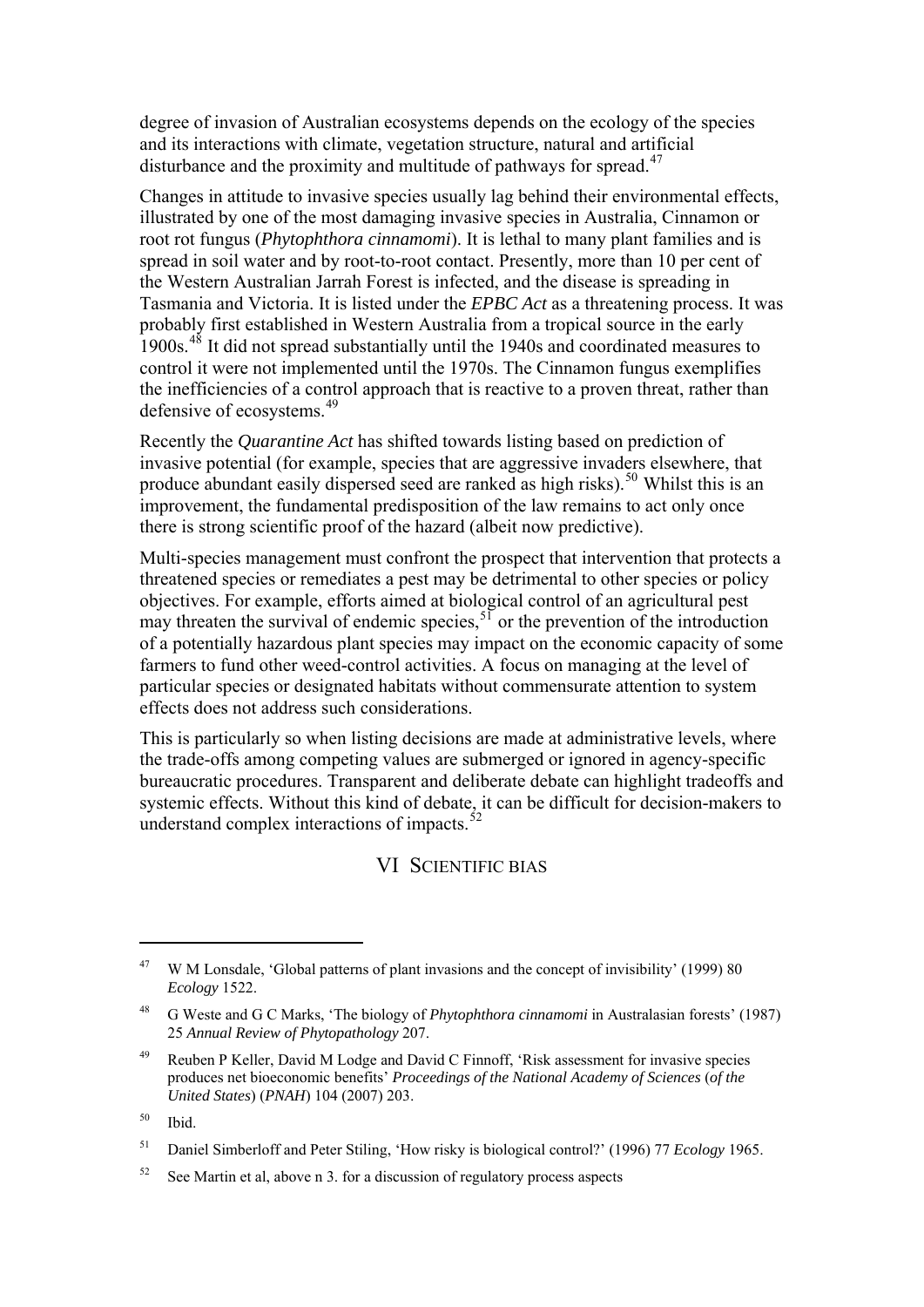Scientific information such as is summarised in Figures 1 and 2 may be misleading because of hidden biases in the underlying data. The lists of threatened and invasive Australian plants focus on large, spectacular or otherwise high profile species, and on geographically restricted and specialised species.<sup>[53](#page-13-0)</sup> Sampling effort is biased among taxa. The data in Figures 1 and 2 come from far fewer non-vascular plants than vascular plants (Table 1), not because there are fewer non-vascular plants at risk, rather, they have been historically a less appealing group for most biologists and, as a result of this history, have tended to arouse much less attention among regulatory agencies and the public.<sup>[54](#page-13-1)</sup> The iconic value of a slug is probably less than that of a raptor. Birds and mammals are much better studied than other animals, and have far greater proportional representation on listed threatened species as a result.<sup>[55](#page-13-2)</sup>

Even given this disproportionate attention, threatened species lists are unreliable even for vascular plants. Species turnover on the lists is high, reflecting uncertainties including taxonomic changes, changes in attitude to uncertainty, and improvements in knowledge about distribution.<sup>[56](#page-13-3)</sup>

The Cinnamon fungus again serves to illustrate the potential for far reaching consequences of the lack of regulatory control concerning under-researched potential invaders (mirrored in the under-protection of under-researched indigenous species). Little is known even about the taxonomy of fungi in Australia, with far less about 10 per cent of species scientifically documented (Table 1). Many non-vascular plants and fungi arrive each year. It may be many years before their effects are felt in Australian ecosystems. As a consequence, lists of potentially damaging invaders rarely make reference to fungi. Almost all listed 'noxious', potentially environmentally damaging species are vascular plants, those in which scientists have historically been most interested. For example, the Commonwealth Government listed 20 'Weeds of National Significance' in Australia<sup>[57](#page-13-4)</sup> and a further 28 potentially invasive species on the 'National Environmental Alert List' — all vascular plants.<sup>[58](#page-13-5)</sup> The list of diseases, fungi and parasites lists just four species, all established in Australia and known to be damaging.[59](#page-13-6)

Most species are effectively ignored in most threat assessments, compounding the problem of the lack of attention to the interaction between species and their

<span id="page-13-3"></span>56 Keith and Burgman, above n 21.

1

<span id="page-13-5"></span>58 DEWHA, 'The National Environmental Alert List' (last updated 14 September 2007) <http://www.weeds.gov.au/weeds/lists/alert.html> at 18 February 2009.

<span id="page-13-0"></span><sup>53</sup> Burgman, Are listed TPS actually at risk?, above n 21.

<span id="page-13-1"></span><sup>54</sup> M J Brown, S J Jarman and G Kantvilas, 'Conservation of non-vascular plants in Tasmania, with particular reference to lichens' (1994) 3 *Biodiversity and Conservation* 263.

<span id="page-13-2"></span><sup>55</sup> Robert M May, John H Lawton and Nigel E Stork, 'Assessing extinction rates' in John H Lawton and Robert M May (eds), *Extinction rates*, (1995) 1.

<span id="page-13-4"></span><sup>57</sup> DEWHA, 'Weeds of National Significance' (WONS) (last updated 5 February 2009) <<http://www.weeds.gov.au/weeds/lists/wons.html>> at 18 February 2009.

<span id="page-13-6"></span><sup>59</sup> DEWHA, 'Diseases, fungi and parasites in Australia' (last updated 16 February 2009) <[http://www.environment.gov.au/biodiversity/invasive/diseases/index.html>](http://www.environment.gov.au/biodiversity/invasive/diseases/index.html) at 18 February 2009. List comprises root-rot fungus (*Phytophthora cinnamomi* or cinnamon fungus), Mundulla Yellows (a fatal dieback disease of eucalypts and other native trees and shrubs), *Chytridiomycosis* or amphibian chytrid fungal disease caused by the fungus *Batrachochytrium dendrobatidis*), and psittacine cicroviral, or 'beak and feather', disease.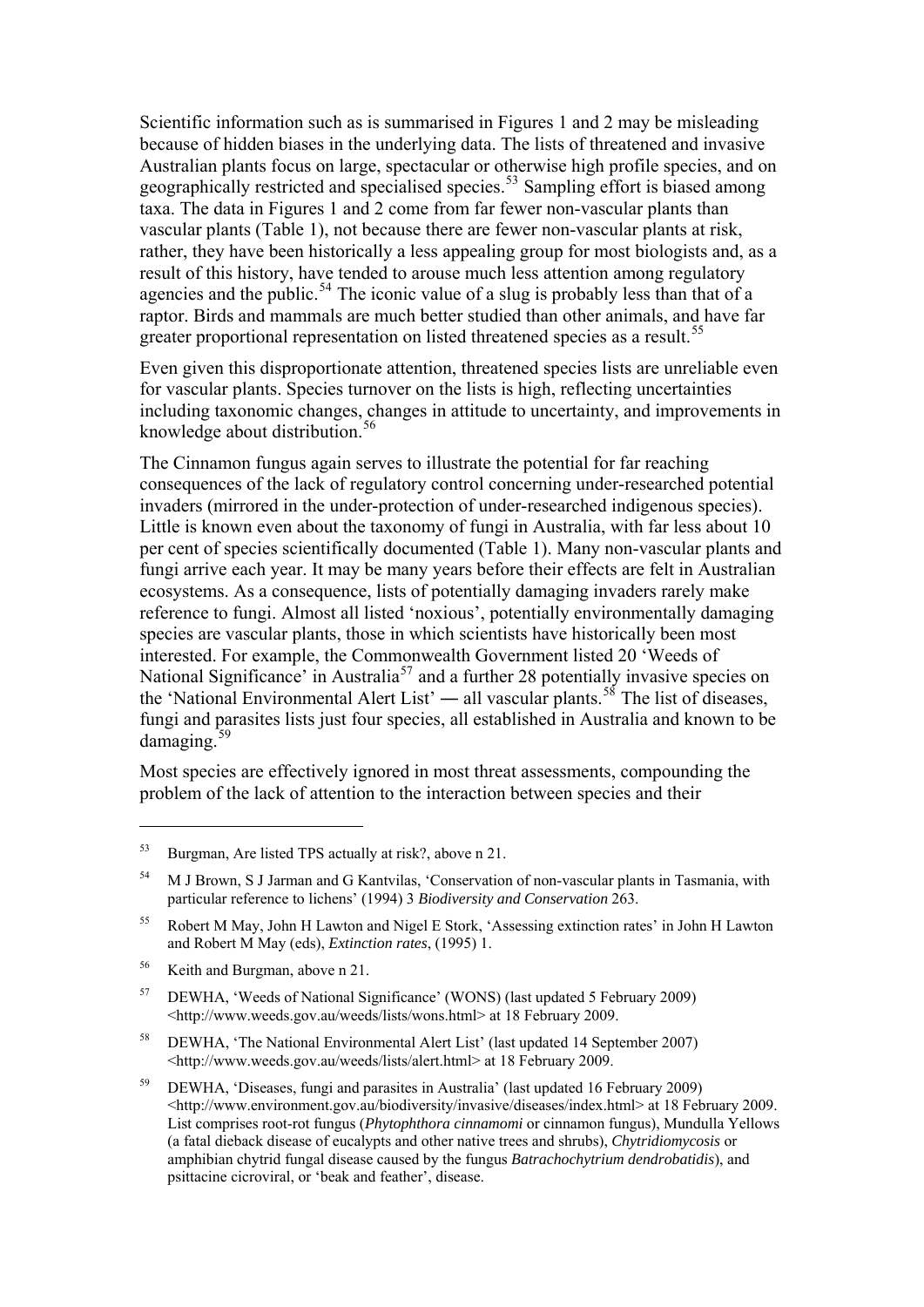ecosystems. The majority, including the balance of the vascular plants, non-vascular plants and fungi are hidden by the veil of historical scientific bias, as illustrated by the shaded taxa in Table 1. Data for threatened species reflect mostly vascular plants. Other taxa of ecological interest (shaded) are substantially under-represented or ignored entirely. We know nothing about their habitats, distributions, population sizes, interactions, dependencies or tolerances to environmental change. Unfortunately, existing environmental laws for protection of native ecosystems do not recognise this uncertainty.[60](#page-14-0) The implicit, incorrect, assumption is that only those taxa which have been listed are significant enough to deserve attention. The bias is clear, and the resultant risks are substantial.

This bias is translated into government policy (and thence resource allocation) because priorities are tied to lists whose composition depends on the historical interests of scientists.<sup>[61](#page-14-1)</sup> The problem is compounded by the intrinsic conservatism of the legal system and the long lead time in the creation of new laws.

| <b>Table 1.</b> Australian rare or infeatened plant species. |                        |                        |                        |                |
|--------------------------------------------------------------|------------------------|------------------------|------------------------|----------------|
|                                                              | Estimated              | Total no. of           | New Australian         | Listed rare or |
|                                                              | total no. of           | native species         | species yet to be      | threatened     |
|                                                              | species in             | known in               | named and              | species in     |
| Group                                                        | Australia <sup>1</sup> | Australia <sup>2</sup> | described <sup>3</sup> | Australia      |
| Vascular plants                                              |                        |                        |                        |                |
| Flowering plants                                             | 22,000                 | 15,600                 | 4,000                  | 1,167          |
| Cycads, conifers                                             | 110                    | 60                     | 10                     |                |
| Fern, fern allies                                            | 450                    | 410                    | 30                     | $\Omega$       |
| Total                                                        | 22,560                 | 15,970                 | 4,040                  | 1,168          |
| Non-vascular plants                                          |                        |                        |                        |                |
| <b>Mosses</b>                                                | 2,000                  | 1,200                  | 500                    | $\Omega$       |
| Liverworts                                                   | 1,400                  | 800                    | 500                    | $\Omega$       |
| Algae                                                        | 11,000                 | 3,000                  | 1,500                  |                |
| Fungi                                                        | 250,000                | 20,000                 | 180,000                | $\Omega$       |
| Lichens                                                      | 5,000                  | 3,000                  | 500                    | 0              |
| Total                                                        | 269,400                | 28,000                 | 183,000                |                |
| Bacteria                                                     | ?                      |                        | າ                      | $\theta$       |
| Viruses                                                      | $\mathcal{P}$          | າ                      | 9                      | $\theta$       |

**Table 1.** Australian rare or threatened plant species.[62](#page-14-2)

<sup>1</sup>. includes undescribed, native and naturalised species

2 . excludes naturalised species

3 . undescribed native species

<span id="page-14-0"></span> $60$  Other than at the most abstract, with the requirement for 'precaution' in many administrative determinations.

<span id="page-14-1"></span><sup>61</sup> Brown et al., above n 54; G A M Scott, TJ Entwisle, T W May and G N Stevens, *A Conservation Overview of Australian Non-marine Lichens, Bryophytes, Algae and fungi*. Report to Wildlife Australia (Environment Australia, Canberra, 1997); Burgman, Are listed TSP actually at risk?, above n 21.

<span id="page-14-2"></span><sup>62</sup> Burgman, Are listed TPS actually at risk?, above n 21.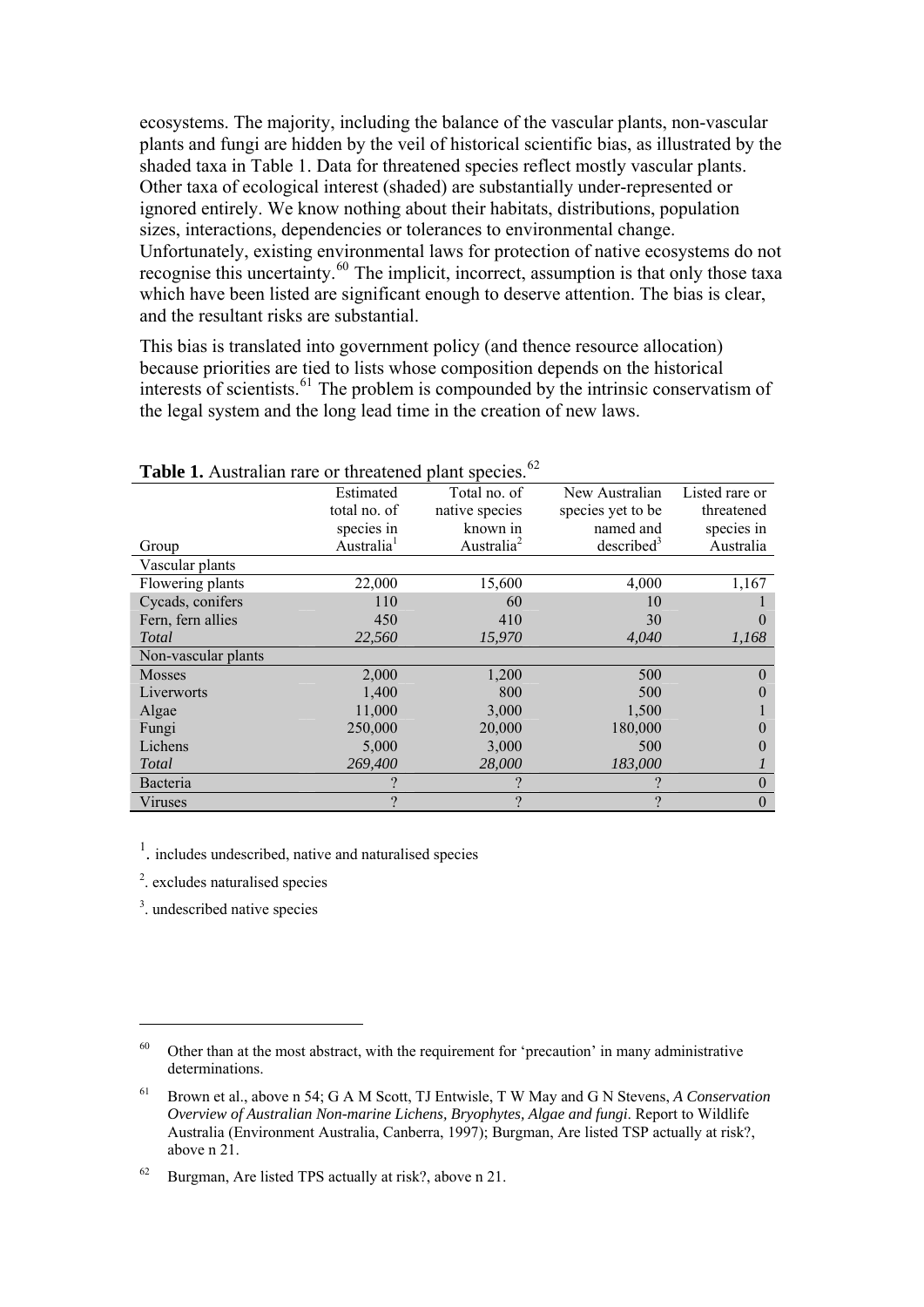A feedback loop reinforces this bias. Laws for single species and habitats impact on the forms of scientific evidence that are used in legal disputes and administrative decisions, in turn driving (to some extent) the nature of research. Species and habitatspecific issues, especially for charismatic species, transcend broader system considerations. The imperative to collect knowledge of poorly understood taxa is diminished, and the costs of ignorance are magnified. This feedback loop entrenches a bias towards the issues that were of most importance to past scientists, bureaucrats and regulators.

#### VII RESPONSES TO THE CHALLENGE

Australia faces significant challenges in balancing its needs for economic growth with the maintenance of biodiversity. This article has argued that current legal instruments are not well-designed to meet these challenges. The narrow focus of their design and the resultant reliance on protection or exclusion lists does not reflect the nature of the challenges. This article argues that the list-based translation of conventional science into regulation creates a tendency towards 'patches' of protection of scientific icons, within a landscape of continuing degradation. This trajectory is not likely to result in the type of resilient landscapes that are needed to achieve national policy goals. We have to alter the legal instruments to place greater emphasis on the protection and enhancement of substantial ecosystems, their processes and services.

There is a serious lack of integration between laws and across jurisdictions, such as those relating to invasive species control and managing other threatening processes.<sup>[63](#page-15-0)</sup> Significant redesign is needed to remediate regulatory coordination problems, including their excessive number, confusing jurisdictional structures and poor institutional architecture.<sup>[64](#page-15-1)</sup>

Future risks for many species may be mitigated by changes in policy. While these solutions may not be enough to protect many threatened species where several interacting processes underpin the decline towards extinction,[65](#page-15-2) substantial benefits could be anticipated from more effective controls over land clearance and more supportive arrangements for habitat restoration, more effective surveillance of travel and trade that provide entry pathways for potentially damaging plants, pests and diseases, and more effective fire management strategies.<sup>[66](#page-15-3)</sup> This will require a mixture of strong controls and effective positive incentives.

<span id="page-15-0"></span><sup>&</sup>lt;sup>63</sup> For instance, lists of Weeds of National Significance are not a major consideration in policies promoting native vegetation retention, such as the Net Gain policy in Victoria, in which the only mention of specific weeds is under the duty of care of landowners to eradicate 'regionally prohibited weeds': see Victorian Department of Natural Resources and Environment, 'Victoria's Native Vegetation Management; a Framework for Action', 31.

<span id="page-15-1"></span><sup>64</sup> Martin Bartel et al, above n 3.

<span id="page-15-2"></span><sup>65</sup> Richard J Hobbs, 'Synergisms among Habitat Fragmentation, Livestock Grazing and Biotic Invasions in Southwestern Australia' (2001) 15 *Conservation Biology* 1522.

<span id="page-15-3"></span><sup>66</sup> Hugh Possingham, Sarah Ryan, Jenny Baxter and Steve Morton, 'Setting Biodiversity Priorities. Paper prepared as part of the activities of the working group producing the report *Sustaining our Natural Systems and Biodiversity* for the Prime Minister's Science, Engineering and Innovation Council in 2002 (2002); Keller et al, above n 49.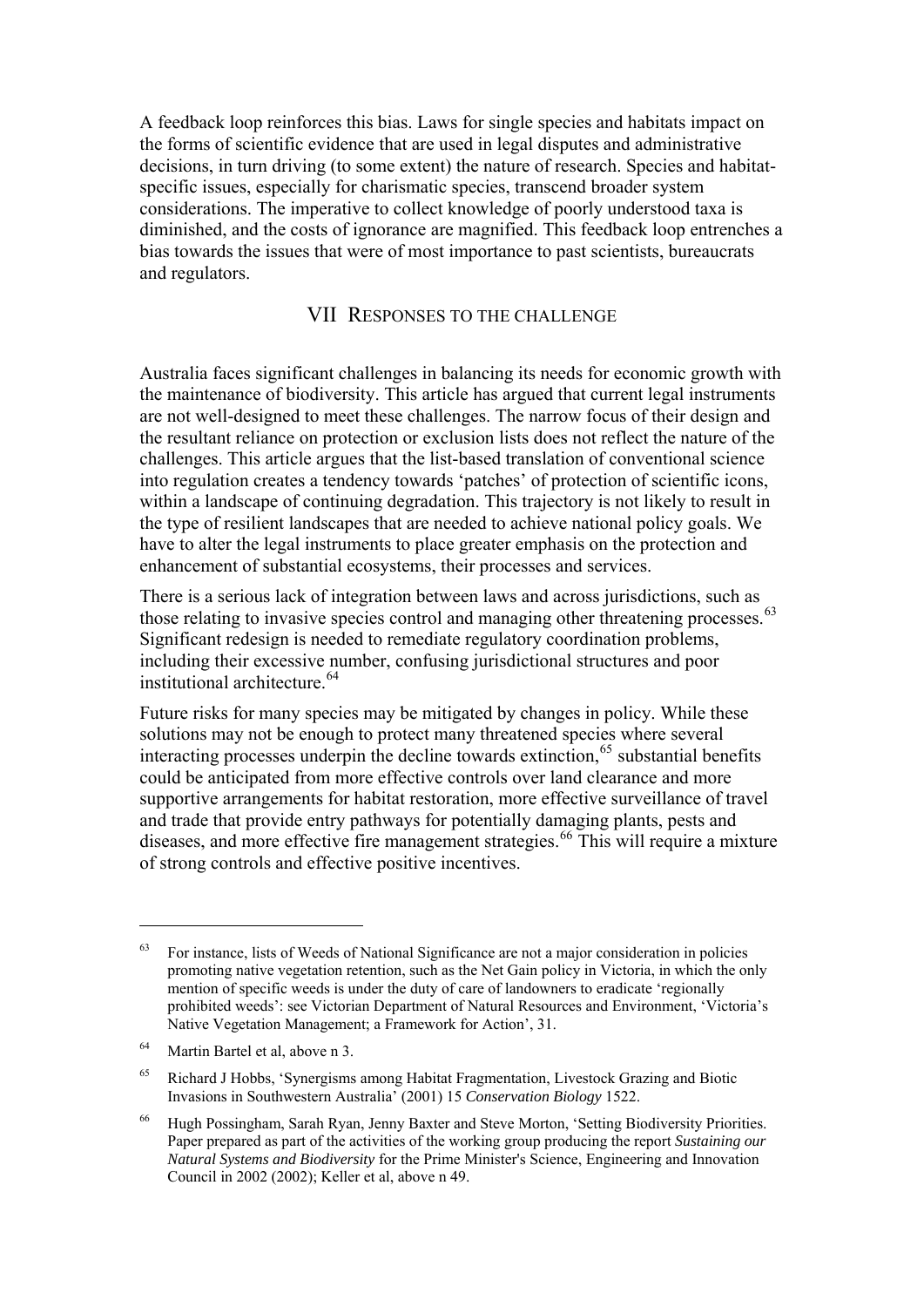Whether new policy instruments seek to curb negative behaviour or encourage positive behaviour, any change implies a shift in costs and benefits.<sup>[67](#page-16-0)</sup> Decisionmakers and stakeholders vary in their perceptions of the effectiveness of alternative policies and the moral legitimacy of the distribution of costs and benefits. Perceptions of effectiveness will be conditioned by values. $68$  The priorities of stakeholders holding predominantly economic utilitarian perspectives may be substantially different to those of stakeholders having different biocentric or social justice priorities. Issues of fairness, as well as effectiveness, will be vitally important.<sup>69</sup>

The law sets the framework for much of the action taken to conserve nature. It creates enforceable obligations, and the legal settings for administrative action. Even within the existing regulatory architecture there are opportunities for improving weed control and habitat protection and rehabilitation. Many methods exist for structuring objectives, weighing alternatives, and setting priorities that account for alternative and conflicting values, generally termed structured decision analysis.<sup>[70](#page-16-2)</sup> These methods are rarely applied to setting priorities for threatened or invasive species.<sup>[71](#page-16-3)</sup> Such tools could contribute to a redesign of ecosystem conservation legislation to better achieve public goals.

Within the current framework, a broader set of entities than vertebrates and vascular plants should be considered routinely for listing<sup>[72](#page-16-4)</sup> in order to address the taxonomic biases within threatened species lists. The concept of 'umbrella' species is widely acknowledged in conservation biology.<sup>[73](#page-16-5)</sup> Protecting these widespread, iconic species has been motivated in part by the protection that their habitat affords to non-target species and processes. While species and communities are poor predictors of the distributions of other species,  $74$  management of landscapes, threatening processes and

<u>.</u>

<span id="page-16-0"></span> $67$  David J Pannell, 'Heathens in the chapel? Application of economics to biodiversity (2004) 10 *Pacific Conservation Biology* 88; James Boyd and R David Simpson, 'Economics and biodiversity conservation options: an argument for continued experimentation and measured expectations' (1999) 240 *The Science of the Total Environment* 91.

<span id="page-16-1"></span><sup>&</sup>lt;sup>68</sup> Yung En Chee, 'An ecological perspective on the valuation of ecosystem services' (2004) 120 *Biological Conservation* 549; Ken J Wallace, 'Classification of ecosystem services: Problems and solutions' (2007) 139 *Biological Conservation* 235.

<sup>69</sup> Martin Bartel et al, above n 3; G Bates, *A duty of care for the protection of biodiversity on land*  Consultancy Report to the Productivity Commission, AusInfo, Canberra 2001).

<span id="page-16-2"></span><sup>70</sup> Robin Gregory, Tim McDaniels and Daryl Fields, 'Decision Aiding, Not Dispute Resolution: Creating Insights through Structured Environmental Decisions' (2001) 20 *Journal of Policy Analysis and Management* 415; Daniel T Maxwell and Dennis M Buede, 'Composing and constructing value focused influence diagrams: a specification for decision model formulation' (2003) 12 *Journal of Multi-Criteria Decision Analysis* 225.

<span id="page-16-3"></span><sup>&</sup>lt;sup>71</sup> Lynne A Maguire, 'What Can Decision Analysis Do for Invasive Species Management?' (2004) 24 *Risk Analysis* 859; Helen M Regan, Frank W Davis, Sandy J Andelman, Astrid Widyanata and Mariah Freese, 'Comprehensive criteria for biodiversity evaluation in conservation planning' (2007) 16 *Biodiversity and Conservation* 2715.

<span id="page-16-4"></span><sup>&</sup>lt;sup>72</sup> Burgman, Are listed TPS actually at risk?, above n 21; Jenkins and Gardner, above n 15.

<span id="page-16-5"></span><sup>&</sup>lt;sup>73</sup> Reed F Noss, 'Indicators for monitoring biodiversity: A hierarchical approach' (1990) 4 *Conservation Biology* 355.

<span id="page-16-6"></span><sup>74</sup> Simon Ferrier, 'Mapping spatial pattern in biodiversity for regional conservation planning: Where to from here?' (2002) 51 *Systematic Biology* 331.